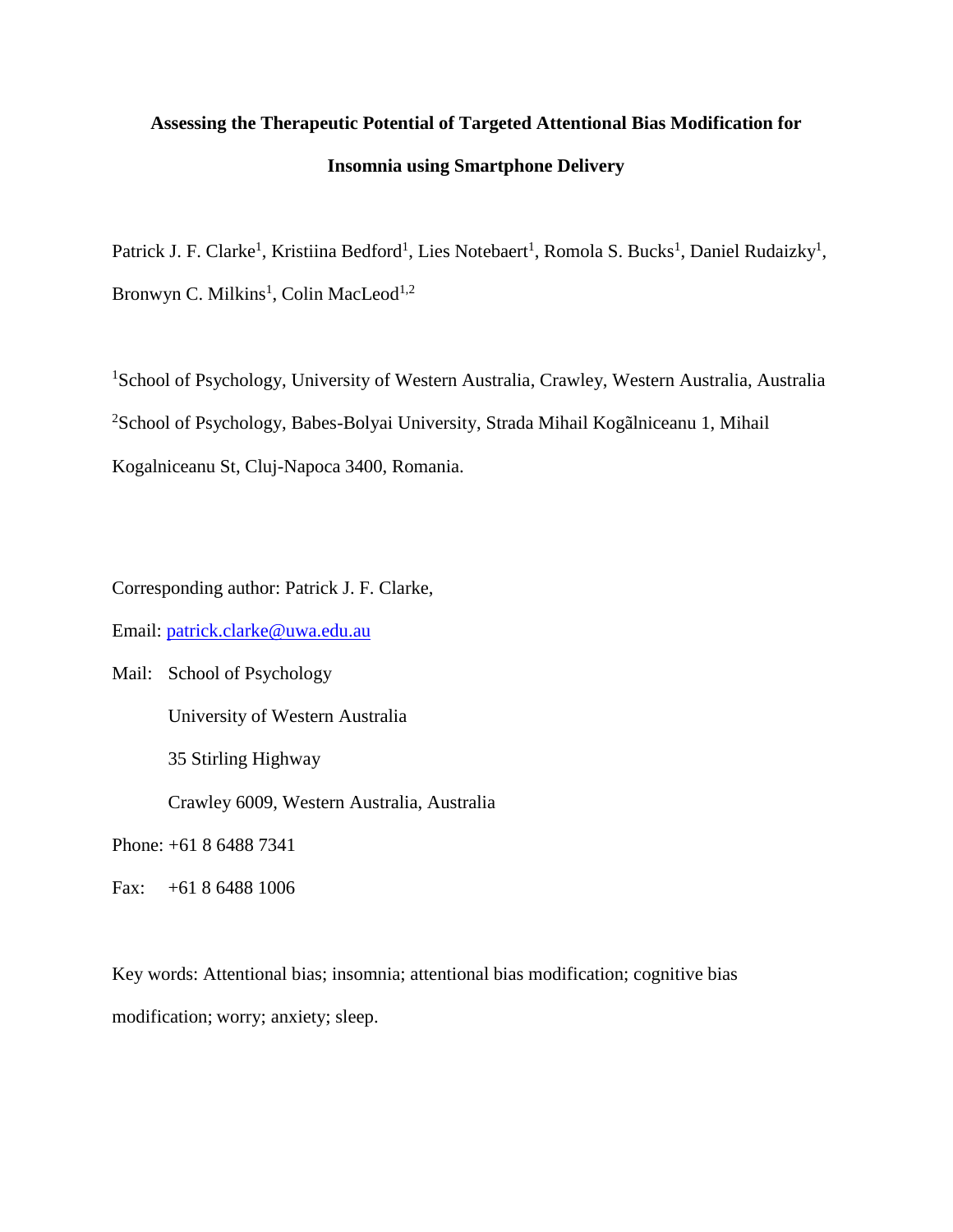Cognitive models of insomnia propose that attentional vigilance for threat during the presleep period may play a causal role in insomnia by elevating physiological and psychological arousal to produce a state that is incompatible with the initiation of sleep [\[1\]](#page-7-0). Consistent with such theoretical accounts, studies have confirmed that insomnia is associated with patterns of biased attention favouring sleep-related threatening information [\[2\]](#page-7-1).

Converging research has shown that attentional bias assessment methodologies, such as the attentional probe task, can be converted to attentional bias modification (ABM) tasks. Using such tasks it has been shown that modification of biased attention for threat can achieve therapeutic benefits in conditions where this bias is implicated, including anxiety and mood disorders [\[3\]](#page-7-2). Of specific relevance to the current research is the observation that a single session of computer-based ABM can have immediate effects on anxiety and stress reactivity [\[3\]](#page-7-2). Therefore, we sought to assess whether targeted delivery of an ABM task during the pre-sleep period could reduce symptoms of insomnia and the cognitive symptoms of pre-sleep arousal.

Invitations were extended to individuals from the University of Western Australia School of Psychology participant pool who had identified worry-related insomnia as a problem (n=236, n=41 accepted). Inclusion criteria (met by n=36) were access to an iPhone, high levels of insomnia symptoms on the Pittsburgh Sleep Quality Index (PSQI  $\geq$  5; [\[4\]](#page-7-3)), completing at least four of five ABM/Control sessions during the study, and consistent accuracy on the attentional probe task (>70%). Participants were randomly allocated to the ABM (n=18, 12 female) or Control condition (n=18, 15 female).

The study spanned eight days (seven nights). The first two days served as a baseline period in which participants completed self-report measures and wore the sleep monitor, but did not complete the ABM or control task. These initial baseline days were followed by five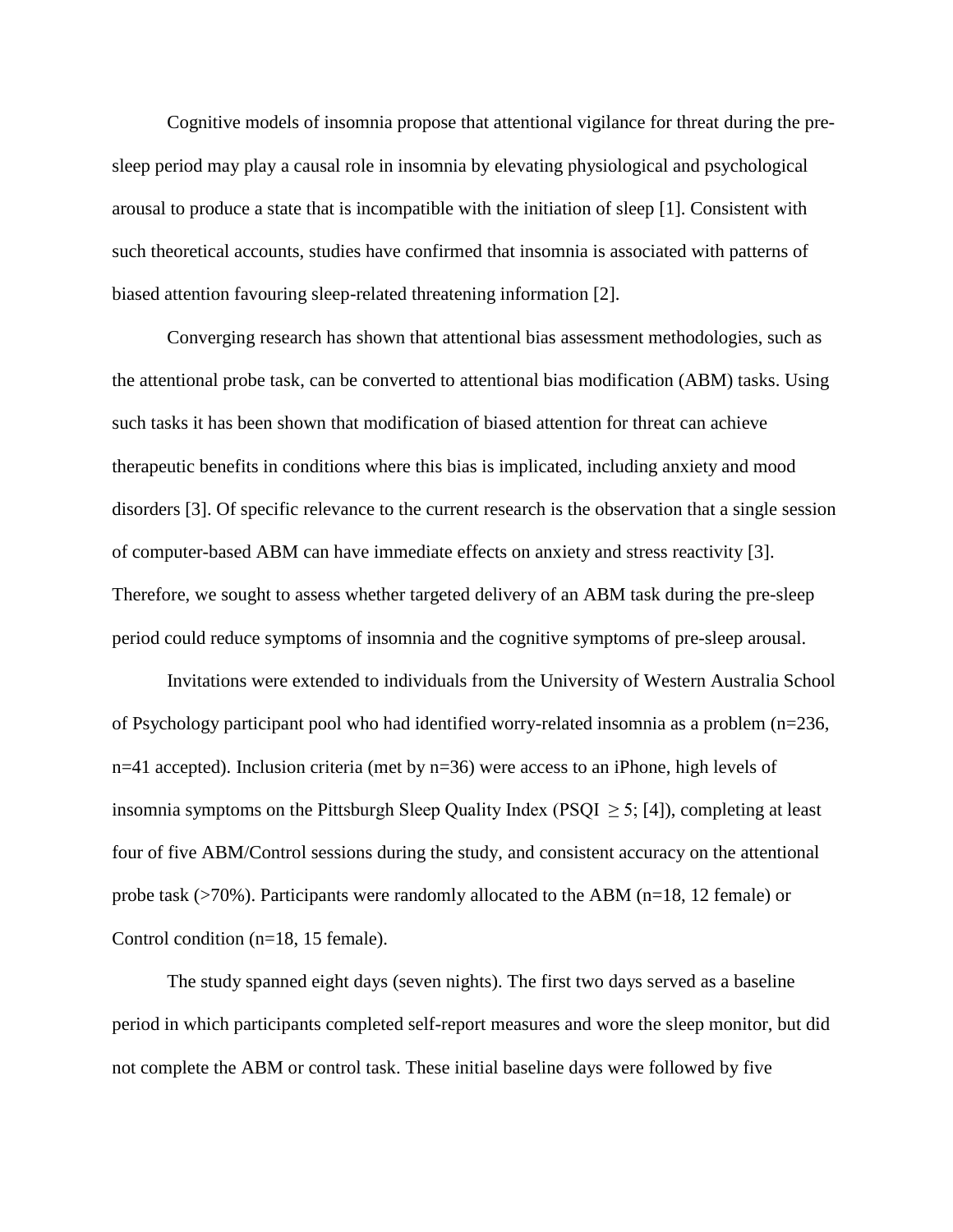consecutive 'Task Completion Days' in which participants completed, immediately prior to bed, an ABM task (ABM condition) or a non-training control task (Control condition) on their smartphone. Both tasks employed 48 word-pairs comprising sleep-related threat words paired with non-threat words. The task format was similar to standard ABM tasks used in prior studies (see [\[3\]](#page-7-2)), with task parameters adapted for use on an iPhone. On each trial an initial fixation cross was followed by two vertically aligned words, one threatening sleep-related word and one neutral word. After 500ms the word-pair was replaced by a probe appearing in the location of one of the words. Participants discriminated probe identity (horizontally or vertically aligned dots) by tapping the corresponding horizontal or vertical arrow icon at the bottom of the iPhone screen. In the ABM condition, probes always appeared opposite the threat word to encouraged attentional avoidance of sleep-related threat. In the Control condition and on assessment trials, probes replaced the threat and neutral words with equal frequency, so as not to encourage any pattern of selective attention. On Task Completion Days 1 to 5, participants completed 384 trials prior to sleep each night (approximately 15 minutes). Of these, 288 were ABM/Control trials and 96 were assessment trials randomly dispersed within the latter half of the ABM/Control trials. An index of attentional bias to threat was computed across assessment trials in a manner consistent with past studies (see [\[3\]](#page-7-2)). Further details of task parameters, stimulus creation, experimental methodology, and additional discussion of findings are available in supplementary online material [\(http://www.psychology.uwa.edu.au/research/care/research/ClarkePPS\)](http://www.psychology.uwa.edu.au/research/care/research/ClarkePPS).

On the first day of the study participants completed the trait version of the State-Trait Anxiety Inventory (STAI-T; [\[5\]](#page-7-4)), the Penn State Worry Questionnaire (PSWQ; [\[6\]](#page-7-5)) and the Pittsburgh Sleep Quality Index (PSQI; [\[4\]](#page-7-3)), while baseline attentional bias was assessed with 96 trials of the attentional probe assessment task. On all days, participants completed the cognitive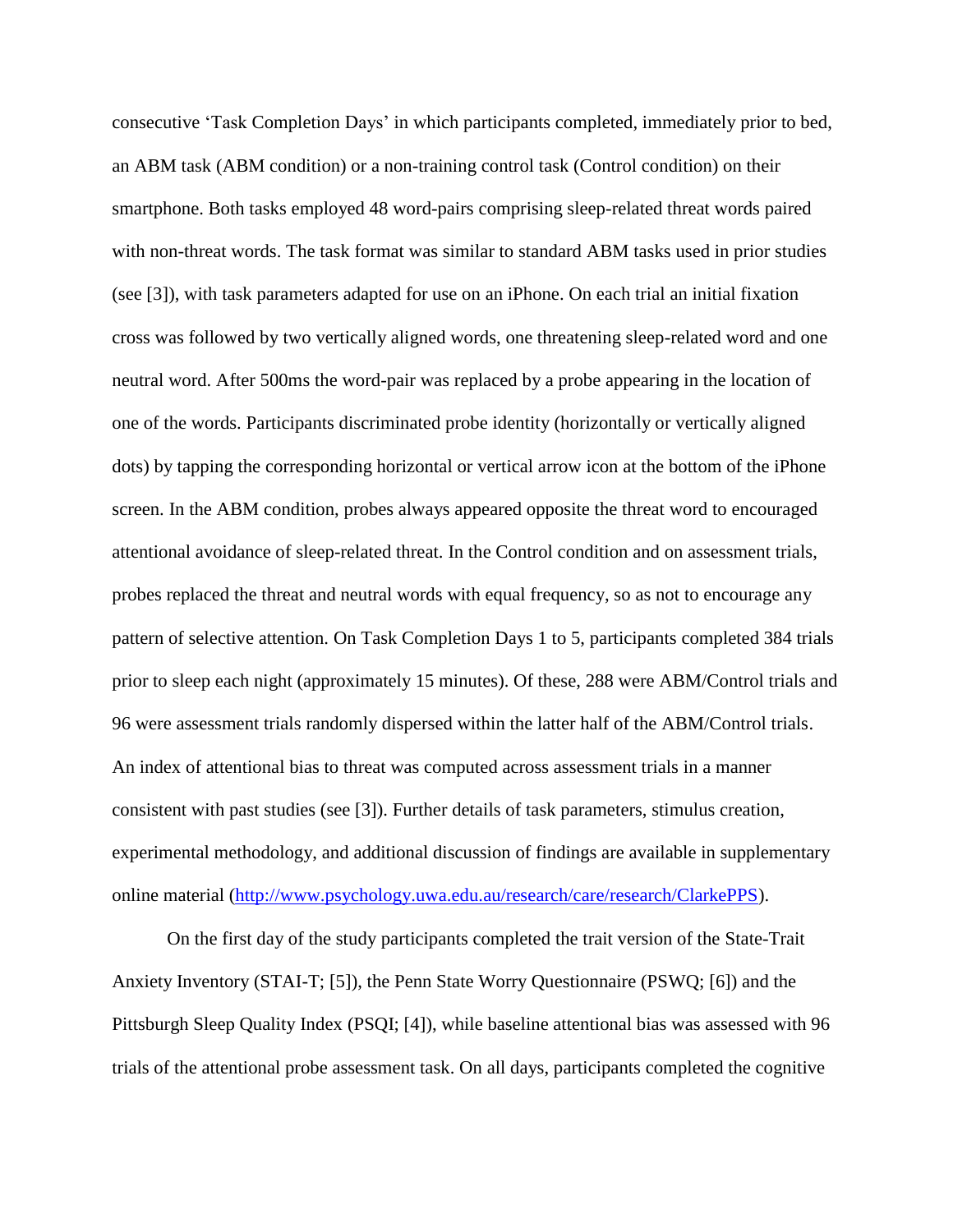subscale of the Pre-Sleep Arousal Scale (PSAS-C; [\[7\]](#page-7-6)) prior to sleep (following probe-task completion on Task Completion Days). Additionally, we assessed time taken to fall asleep (sleep onset latency), and frequency of waking both objectively, with a wireless electrophysiological monitor (EPSM; [\[8\]](#page-7-7)), and subjectively via a sleep diary (see [\[9\]](#page-7-8)). The latter also provided ratings of overall sleep quality (from 1-Very bad, to 5-Very good). Finally, changes in insomniarelated anxiety between Day 1 and 8 were assessed using the Anxiety and Preoccupation about Sleep Questionnaire (APSQ; [\[10\]](#page-7-9)).

Participants in the ABM and Control Groups did not differ significantly in gender (p>.10), age, or any baseline measures, with the exception of sleep quality (see Table 1). All daily measures were subjected to an ABM condition (ABM/Control) by Probe Task Day (1-5) mixed model ANOVA. Results revealed main effects of ABM condition showing that, compared to those in the Control condition, those in the ABM condition reported significantly lower presleep arousal (on the PSAS-C), and better overall sleep quality (a reversal of the baseline difference). Additionally, EPSM measures showed that those in the ABM condition fell asleep faster and woke less often during the night compared to controls. No other significant main effects or interactions were observed (all *F*<1.7, all *p*>.15, see Table 1 for means and betweengroup differences).

Changes in sleep-related anxiety (APSQ) were assessed via a condition (ABM/Control) by assessment time (pre/post-assessment) mixed model ANOVA, which showed a significant interaction effect,  $F(1,34)=5.44$ ,  $p=.03$ ,  $\eta^2=.16$ . This interaction was carried by a significant decrease in APSQ scores from pre-assessment (M=61.61, SD=18.00) to post-assessment (M=40.72, SD=13.38) in the ABM group, *t*=3.86, *p*<.01, *d=*1.32, that did not approach significance for the pre-assessment (M=61.50, SD=17.88) to the post-assessment (M=56.17,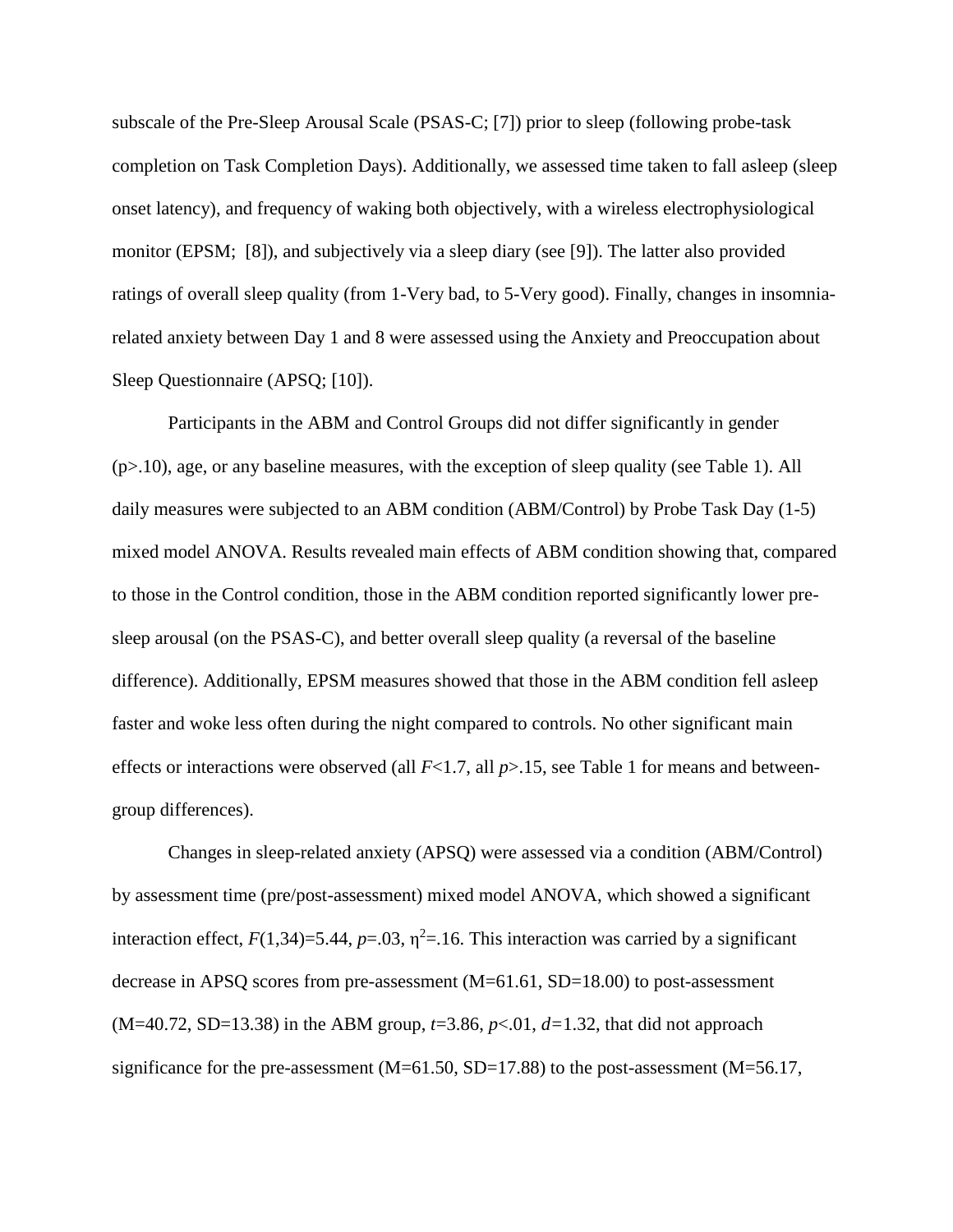SD=14.34) in the Control group,  $t=1.36$ ,  $p=19$ ,  $d=0.33$ . In summary, as compared to the Control condition, participants who completed ABM training reported less pre-sleep arousal, fell asleep faster, woke less often during the night, reported better overall sleep quality, and showed significant reductions in sleep-related anxiety from before to after the five-day program.

Although these effects are entirely consistent with the positive effects of ABM on relevant sleep measures, we did not also observe significant change in attentional bias. While this may represent a genuine absence of bias change, the consistency of effects across separate sleep measures suggests that ABM was having the intended effect. It is possible therefore that iPhonebased assessment coupled with the relatively small sample size may not have been sufficient to detect bias changes. Indeed, a post-hoc power analysis suggests that in order to detect a medium sized between-group effect in attentional bias it would be necessary to recruit a sample with more than 50 participants.

Overall, these results suggest that attentional bias modification targeting vigilance for sleep-related threat during the pre-sleep period has the capacity to reduce cognitive arousal and improve insomnia symptoms, providing a crucial step towards establishing a novel intervention for insomnia. Given the small sample size, replication with a larger sample will be crucial before it is possible to draw firm conclusions about potential benefits of ABM for insomnia. Nevertheless the results provide encouragement that targeted ABM could be used not only as a potential treatment for insomnia, but also with other conditions that implicate attentional bias (and consequent anxious arousal), as being acutely problematic at specific points in time. These findings therefore not only highlight a novel target for ABM in insomnia, but also a novel method of ABM by targeting acute rather than enduring change in attentional bias.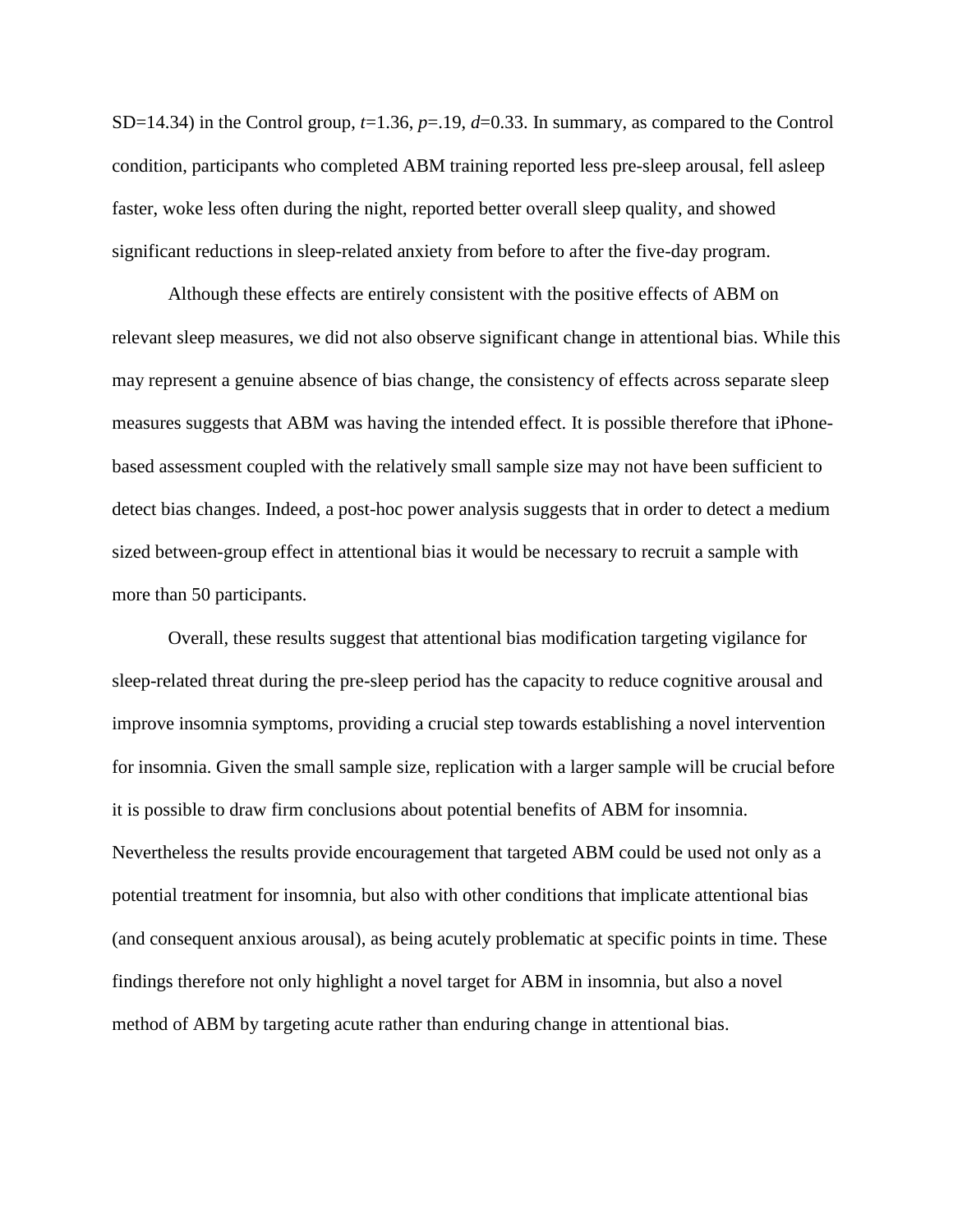# **Acknowledgments**

PJFC is supported by an Australian Research Council Grant DP140103713, CM is supported by an Australian Research Council Grant DP140104448, and a grant from the Romanian National Authority for Scientific Research CNCS–UEFISCDI, Project No. PNII-ID-PCCE-2011-2-0045.

## **Disclosure Statement**

All authors report no conflicts of interest.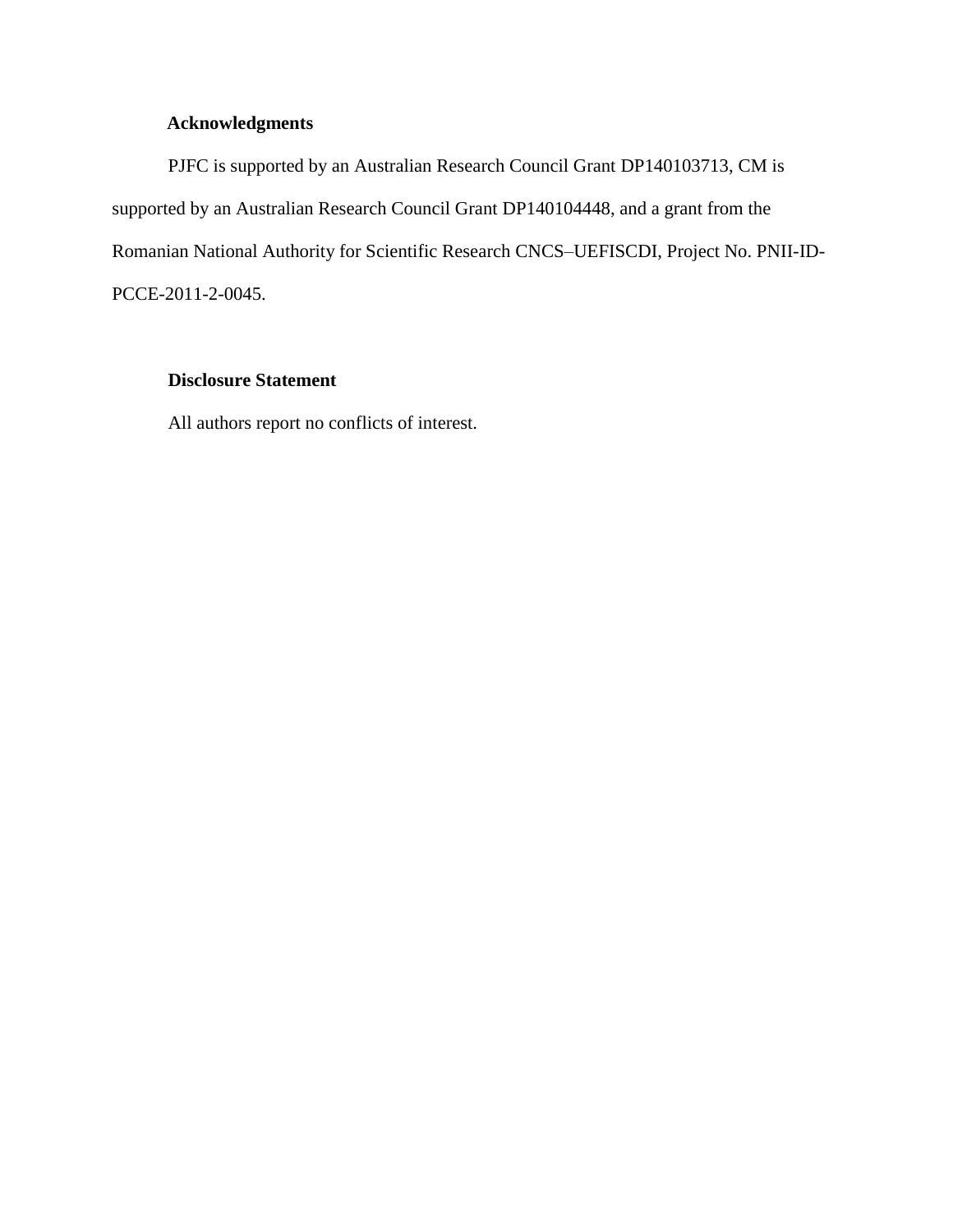|                                    |              | Age   | Trait Anxiety Inventory | Penn State Worry Questionnaire | Quality Index<br>Pittsburgh Sleep | Pre-Sleep Arousal | Sleep quality | Monitor<br>Onset Latency<br>Sleep | Monitor<br>Number of Wakings | Diary<br>Onset Latency<br>Sleep | Diary<br>Number of Wakings           | Attentional Bias Index | Pre-Sleep Arousal | quality<br>Sleep | Monitor<br>Onset Latency<br>Sleep | Monitor<br>Number of Wakings | Diary<br>Onset Latency<br>Sleep | Diary<br>of Wakings<br>Number | Attentional Bias Index |
|------------------------------------|--------------|-------|-------------------------|--------------------------------|-----------------------------------|-------------------|---------------|-----------------------------------|------------------------------|---------------------------------|--------------------------------------|------------------------|-------------------|------------------|-----------------------------------|------------------------------|---------------------------------|-------------------------------|------------------------|
| <b>Participant Characteristics</b> |              |       |                         |                                | <b>Baseline Days measures</b>     |                   |               |                                   |                              |                                 | <b>Task Completion Days measures</b> |                        |                   |                  |                                   |                              |                                 |                               |                        |
| <b>ABM Condition</b>               |              |       |                         |                                |                                   |                   |               |                                   |                              |                                 |                                      |                        |                   |                  |                                   |                              |                                 |                               |                        |
|                                    | M            | 19.89 | 50.00                   | 51.11                          | 18.16                             | 20.94 2.47        |               | 41.46 2.29                        |                              | 28.94 1.94                      |                                      | $-14.8$                | 17.56             | 3.43             | 31.34 1.76                        |                              | 29.50 1.42                      |                               | 7.65                   |
|                                    | SD           | 2.95  | 8.68                    | 6.07                           | 11.64                             | 4.59              | 0.55          | 25.17                             | 1.49                         | 15.57                           | 1.40                                 | 22.8                   | 6.66              | 0.77             | 22.70                             | 1.07                         | 31.40                           | 1.24                          | 29.64                  |
| <b>Control Condition</b>           |              |       |                         |                                |                                   |                   |               |                                   |                              |                                 |                                      |                        |                   |                  |                                   |                              |                                 |                               |                        |
|                                    | M            | 18.33 |                         | 54.72 53.78                    | 14.00                             | 24.44             | 3.06          | 46.00 2.65                        |                              | 36.49                           |                                      | $1.76 - 5.01$          | 22.46             | 2.91             | 53.48                             | 3.05                         | 39.22                           | 1.16                          | $-0.58$                |
|                                    | SD           | 2.06  | 8.36                    | 8.21                           | 6.87                              | 6.49              | 0.59          | 32.99                             | 2.46                         | 26.07                           | 1.13                                 | 27.66                  | 7.63              | 0.95             | 42.95                             | 2.07                         | 42.55                           | 1.04                          | 19.01                  |
| Comparison                         |              |       |                         |                                |                                   |                   |               |                                   |                              |                                 |                                      |                        |                   |                  |                                   |                              |                                 |                               |                        |
|                                    | $\mathbf{r}$ | 1.83  | 1.66                    | 1.11                           | 1.31                              | 1.87              | 3.08          | 0.46                              | 0.53                         | 1.05                            | 0.50                                 | 1.17                   | 2.45              | 3.34             | 2.65                              | 2.34                         | 1.02                            | 0.69                          | 0.99                   |
|                                    | р            | .08   | .11                     | .28                            | .20                               | .07               | $.01*$        | .64                               | .60                          | .29                             | .68                                  | .25                    | $.02*$            | $-.01*$          | $.01*$                            | $.02*$                       | .31                             | .49                           | .33                    |
|                                    | d            | 0.61  | 0.55                    | 0.37                           | 0.44                              | 0.62              | 1.03          | 0.15                              | 0.18                         | 0.35                            | 0.14                                 | .39                    | 0.68              | 0.60             | 0.64                              | 0.78                         | .26                             | 0.23                          | 0.33                   |

**Table 1.** Comparison of participant characteristics, mean baseline daily measures, and mean Probe Task daily measures between

active ABM and control groups.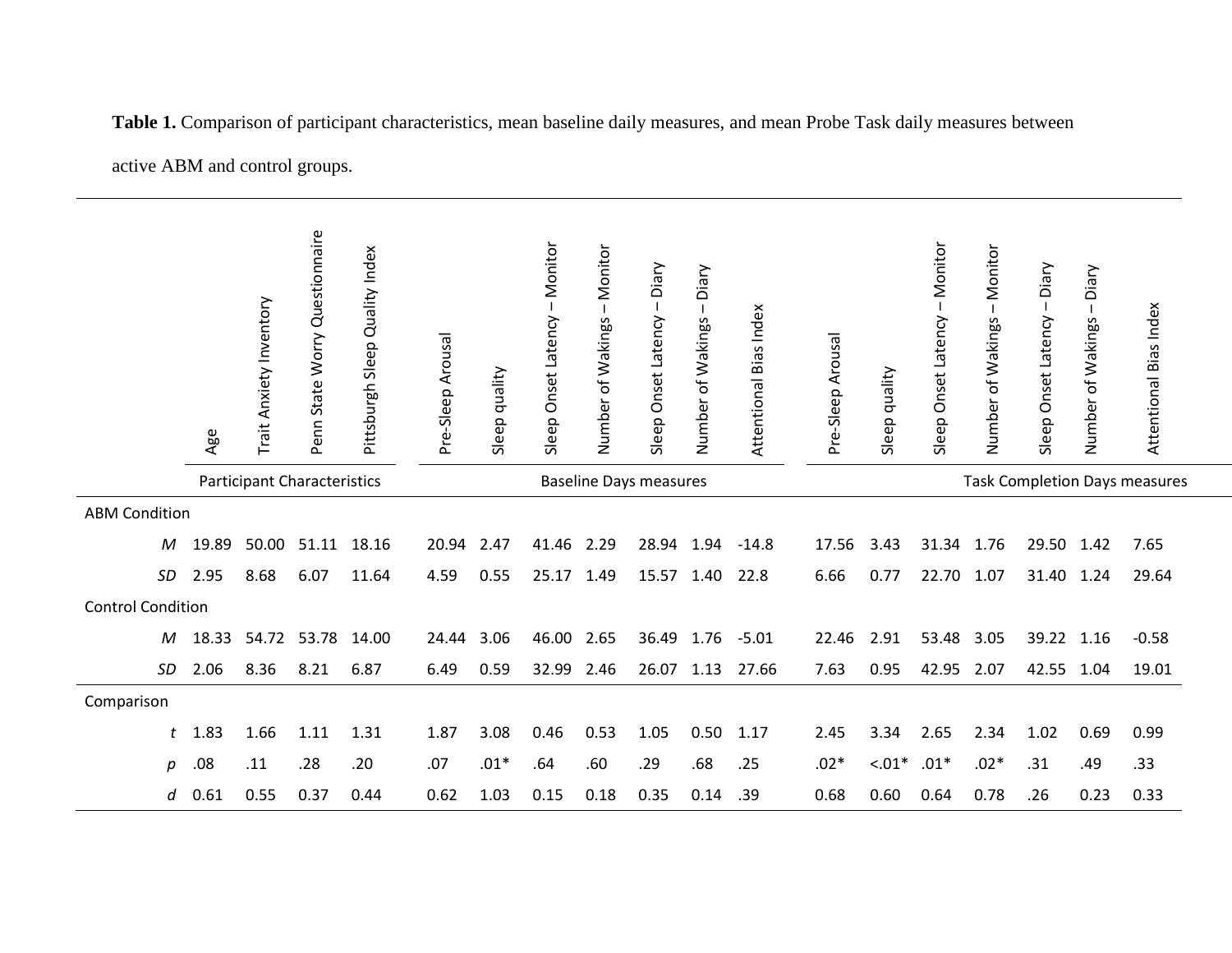### **References**

<span id="page-7-0"></span>1 Espie CA, Broomfield NM, MacMahon K, Macphee LM, Taylor LM: The attention– intention–effort pathway in the development of psychophysiologic insomnia: A theoretical review. Sleep Medicine Reviews 2006;10:215-245.

<span id="page-7-1"></span>2 Harris K, Spiegelhalder K, Espie CA, MacMahon KMA, Woods HC, Kyle SD: Sleeprelated attentional bias in insomnia: A state-of-the-science review. Clinical Psychology Review 2015

<span id="page-7-2"></span>3 MacLeod C, Clarke PJF: Cognitive bias modification: A new frontier in cognition and emotion research; in Robinson MD, Watkins ER, Harmon-Jones E (eds): Handbook of cognition and emotion. New York, Guilford Press, 2013, pp 540-562.

<span id="page-7-3"></span>4 Buysse DJ, Reynolds Iii CF, Monk TH, Berman SR, Kupfer DJ: The pittsburgh sleep quality index: A new instrument for psychiatric practice and research. Psychiatry research 1989;28:193-213.

<span id="page-7-4"></span>5 Spielberger C, Gorsuch R, Lushene R, Vagg P, Jacobs G: Manual for the state-trait anxiety inventory stai (form y): Self-evaluation questionnaire. Alto: Ca, Consulting Psychologist Press., 1983.

<span id="page-7-5"></span>6 Meyer T, Miller M, Metzger R, Borkovec TD: Development and validation of the penn state worry questionnaire. Behaviour Research and Therapy 1990;28:487-495.

<span id="page-7-6"></span>7 Nicassio PM, Mendlowitz DR, Fussell JJ, Petras L: The phenomenology of the pre-sleep state - the development of the pre-sleep arousal scale. Behaviour Research and Therapy 1985;23:263-271.

<span id="page-7-7"></span>8 Shambroom JR, Fabregas SE, Johnstone J: Validation of an automated wireless system to monitor sleep in healthy adults. Journal of Sleep Research 2012;21:221-230.

<span id="page-7-8"></span>9 Morin CM: Insomnia: Psychological assessment and management. New York, Guilford Press, 1993.

<span id="page-7-9"></span>10 Tang NKY, Harvey AG: Correcting distorted perception of sleep in insomnia: A novel behavioural experiment? Behaviour Research and Therapy 2004;42:27-39.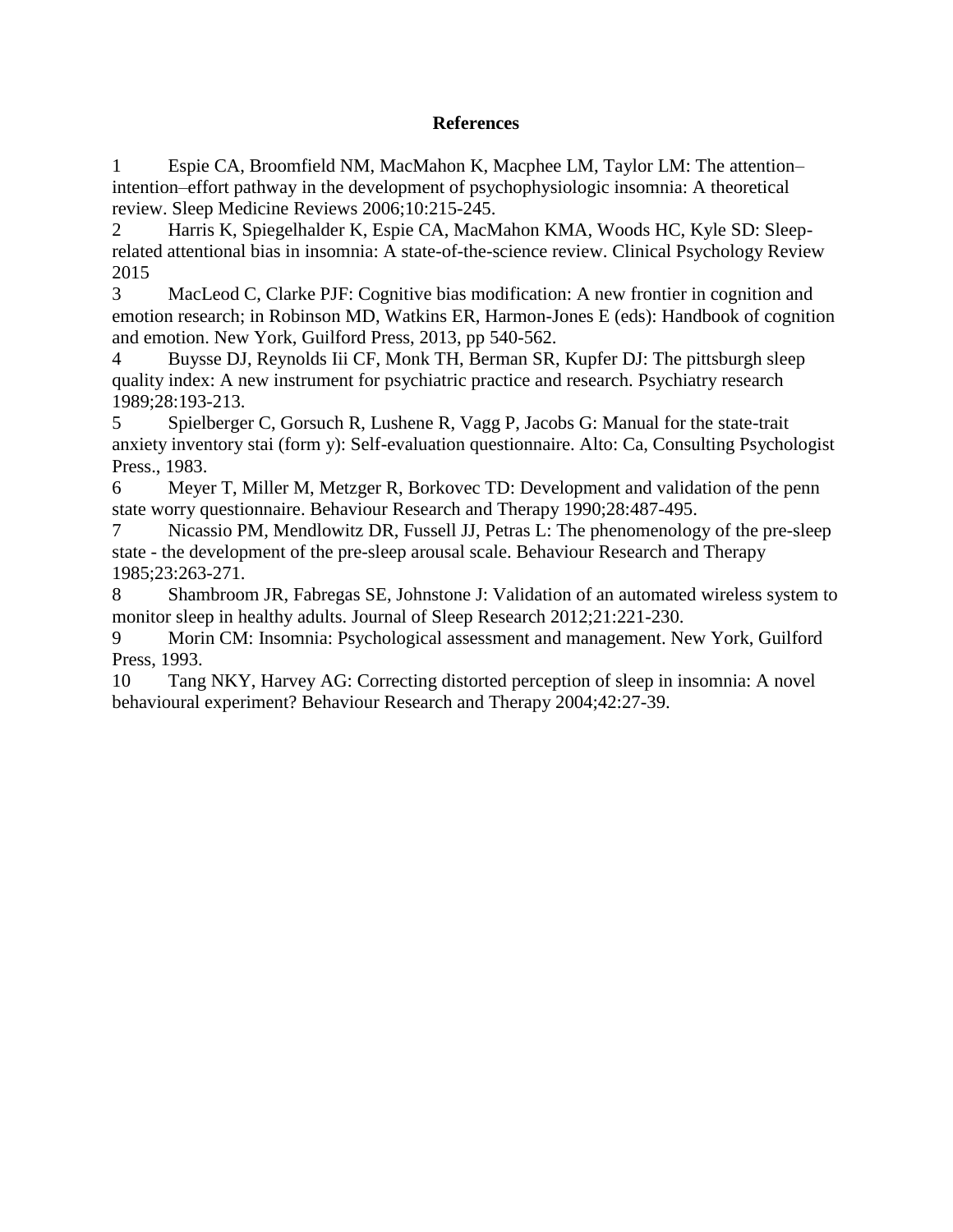#### **Assessing the Therapeutic Potential of Targeted Attentional Bias Modification for Insomnia Using Smartphone Delivery**

Patrick J.F. Clarke, Kristiina Bedford, Lies Notebaert, Romola S. Bucks, Daniel Rudaizky, Bronwyn C. Milkins, Colin MacLeod

#### **Supplementary Online Material**

#### *Creation of experimental word stimuli*

Research assessing the presence of attentional bias in insomnia has consistently employed paired word stimuli that contain a threatening member, which communicates a meaning relevant to the concerns of those with sleep disturbance, and an emotionally neutral stimulus member (see [1]). In line with this, we included 48 threatening sleeprelated words characteristic of pre-sleep worry thoughts, paired with neutral words matched for length and spoken frequency [2] for the purpose of modification and assessment of attentional bias. The threat words were selected from an initial pool of 96 candidate words. These words were generated on the basis of three factors identified by Wicklow and Espie [3] as core themes relevant to presleep worry consistently reported by individuals with insomnia: active problem solving (e.g. thoughts about the negative consequences of poor sleep), present-state monitoring (e.g. thoughts about bodily functions), and reactivity to external stimuli (e.g. thoughts about environmental factors disturbing sleep). All 96 candidate words were rated by 12 independent judges using a 7-point scale on emotional valence, from 1 (Very negative) to 7 (Very positive) and relatedness to sleep concerns, from 1 (Not at all) to 7 (Extremely). The final selected threat words were rated to be strongest in negative valence  $(M = 2.35,$  $SD = 0.78$ ) and most relevant to sleep concerns (M = 4.67,  $SD = 0.93$ ). The word pairs were randomised and divided into two separate stimulus subsets (Subset A and Subset B). For half the participants in each condition Subset A was used in the training/control component and Subset B was used in the assessment component of the task, while the remaining participants received the reverse allocation. The use of different stimuli in the training and assessment components ensures that any change in attentional bias can be attributed to the class of stimulus and not to specific stimuli themselves. These stimuli are provided in Supplementary Table 1.

#### *Probe task parameters*

We sought to use an attentional probe training paradigm as this type of task has been successfully employed in past research to modify patterns of biased attention for threat [4, 5], and it has been used to establish the presence of attentional bias for threat in insomnia [1]. Trials on the probe task all shared a common structure. Each trial began with a white fixation cross (+) on a black background presented in the center of the screen for 500ms. Two words then appeared in white text for 500ms, one threat and one neutral, vertically aligned and separated by 25mm. Immediately following the termination of this

display a visual probe comprising two small red dots **Supplementary Table 1.** Word stimuli employed in the attentional probe task. The threat word is the first member of each pair

| <b>Stimulus Word Pairs</b> |  |
|----------------------------|--|
|----------------------------|--|

| Subset A                           | Subset B                         |
|------------------------------------|----------------------------------|
| Ache+ - Melt                       | $Lazy+ - Hint$                   |
| Afraid <sup>+</sup> - Artist       | Lethargy* - Teaspoon             |
| Agitated* - Carriers               | <b>Medication - Bottleneck</b>   |
| Alarm~ - Spray                     | Inept - Sedan                    |
| Angry <sup>‡</sup> - Curve         | Nightmare + Volunteer            |
| Anxiety + Express                  | Overactive + - Clearances        |
| Confuse - Drawers                  | Panicky + - Infuser              |
| Conflict +- Advanced               | Restless <sup>#</sup> - Receiver |
| Delirious <sup>‡</sup> - Fragments | Sad <sup>‡</sup> - Cup           |
| Desperate +- Aesthetic             | Sick* - Pull                     |
| Disastrous + - Curriculum          | Sleepless* - Advisable           |
| Disengaged +- Nonfiction           | Sleepy* - Wallet                 |
| Disorder +- Compost                | Sluggish <sup>‡</sup> - Decorate |
| Distract+ - Brochure               | Snoring <sup>‡</sup> - Charity   |
| Distress - Creature                | Stress* - Links                  |
| Drowsy* - Umpire                   | Suffer +- Branch                 |
| Exhausted* - Developed             | Tensei - Trick                   |
| Fatigue* - Passive                 | Timei - Look                     |
| Hopeless <sup>‡</sup> - Borrowed   | Tired +- Plain                   |
| Illness* - Mustard                 | Unpleasant +- Expedition         |
| Inadequate - Initiative            | Wakeful‡ - Trolley               |
| Irrational +- Flashlight           | Work* - Life                     |
| Irritable +- Appliance             | Workload* - Handbags             |
| Jittery + - Thermos                | Worry <sup>‡</sup> - Theme       |

\*Active problem-solving, ǂPresent-state monitoring, ~Environmental reactivity [cf. 3]

oriented either horizontally (..) or vertically (:) appeared in the location vacated by one of the words. Threat word position (upper/lower) and probe type (horizontal/vertical probe) was randomised within the constraint that an equal number of each probe type was presented, and the threat word appeared equally often in the upper and lower position. Participants discriminated probe identity by tapping the corresponding horizontal or vertical arrow icon at the bottom of the display (see Figure 1).

Across the 384 trials completed on Task Completion Days 1-5 before bed each night, for 288 trials (12 repetitions of 24 words pairs), the position of the probe was contingent on the allocated condition. For those in the ABM condition, visual probes consistently replaced neutral words to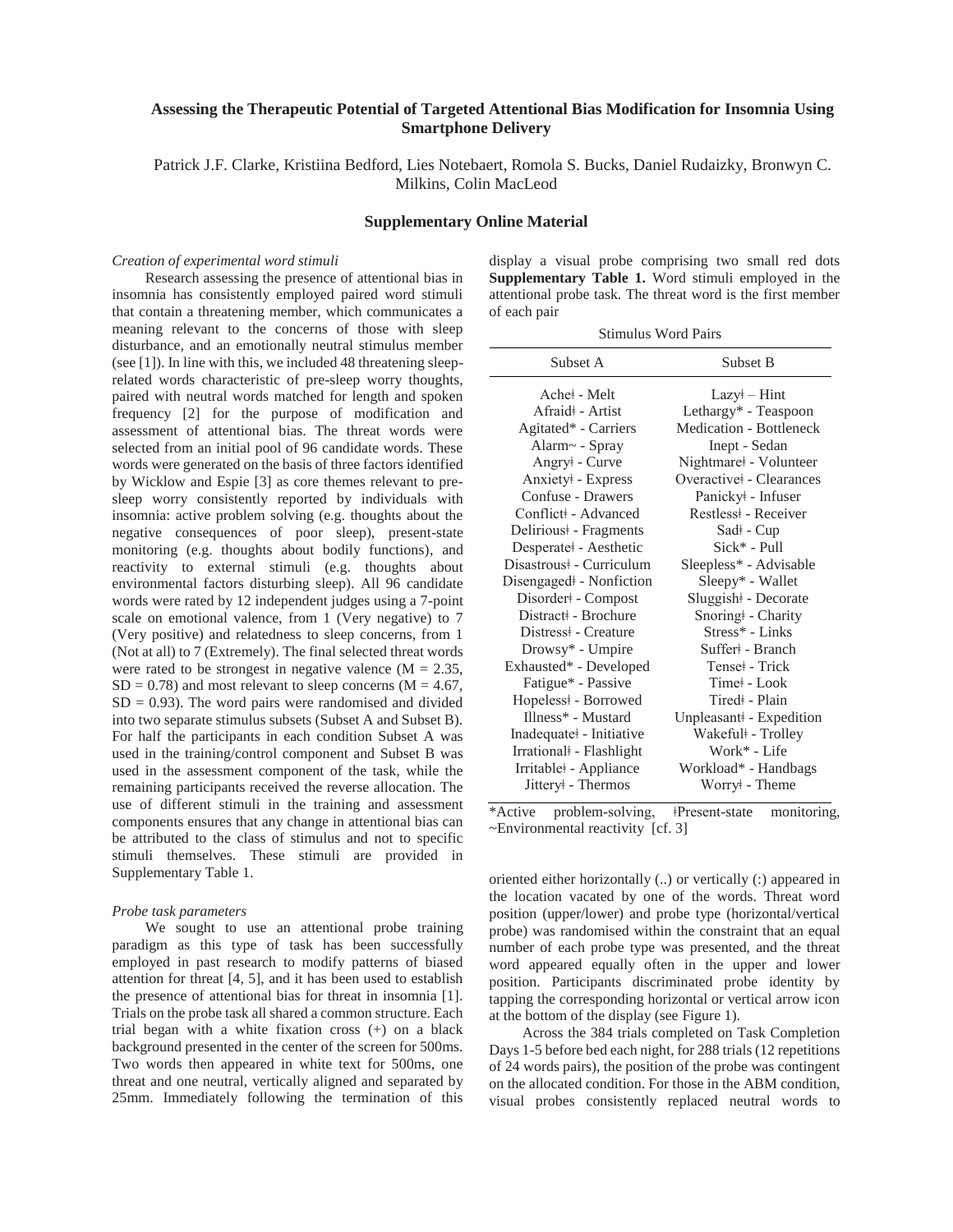

**Fig 1.** Example trial of the attentional probe task delivered via iPhone.

encourage attentional avoidance of threat. Conversely, for those in the control condition, the task was identical in all aspects with the exception that visual probes replaced threat and neutral words with equal frequency on each trial. The remaining 96 trials in each condition (4 repetitions of 24 words pairs) were attentional assessment trials where probes replaced the threatening and neutral member of word pairs with equal frequency. While a continuous block of attentional assessment trials permits a discrete period of attentional assessment, there is also the possibility that such a discrete block of trials can potentially disrupt/compromise an acquired pattern of attentional selectivity and any associated effects. As such, and consistent with the approach of a number of previous studies [e.g. 6, 7, 8] assessment trials were incorporated into the training trials by randomly dispersing the 96 attentional assessment trials in the latter half of the training trials. Reaction time data derived from the attentional probe assessment trials was prepared in a manner consistent with previous studies [9, 10]. Specifically, to limit the influence of outlying data, trials with incorrect responses (4.16% of trials) or latencies less than 200ms (0.25% of trials) or greater than 2000ms (1.52% of trials) were removed.

#### *Electrophysiological sleep monitor*

We employed a commercially available electrophysiological sleep monitoring system (EPSM; Zeo, Inc., Newton, MA, USA). The EPSM uses dry silver-coated fabric to collect electrophysiological signals from the forehead with a single bi-polar channel located at approximately Fp1-Fp2 [11]. Research comparing sleep measures derived from this EPSM device with polysomnography has revealed a high degree of concordance, particularly in relation to sleep and wakefulness measures [92.6% and 91.1% respectively; 12].

#### *Experimental Procedure*

Prior to the commencement of the study, participants were told only that the study sought to examine the relationship between sleep disturbance, worry, and patterns of cognitive information processing and were not alerted to the presence of the alternative experimental conditions. The attentional probe task application was installed on participants' iPhones, along with links to the pre-sleep and sleep diary questionnaire measures. Participants were given detailed instructions on how to access these measures and how to complete the attentional probe task. They then completed 96 attentional probe assessment trials. Lastly, participants were provided instructions in the use of the electrophysiological sleep monitor (EPSM) and observed the correct way to fit the device, charge the headband, and how to set up the bedside base station. Participants were instructed that on all days, prior to sleep each night they should complete the pre-sleep questionnaire via the app, wear the EPSM from the moment they intended to go to sleep until morning, and upon waking update their daily sleep diary. In addition, they were instructed to complete the attentional probe task prior to the pre-sleep questionnaire measure each night from the third to the final day (Task Completion Days 1-5). At the follow-up session (8 days after the pre-assessment) participants completed the postassessment questionnaire measures, the EPSM system was returned, and the attentional probe task application was removed from participants' iPhones. In addition, participants were debriefed about the purpose and design of the study.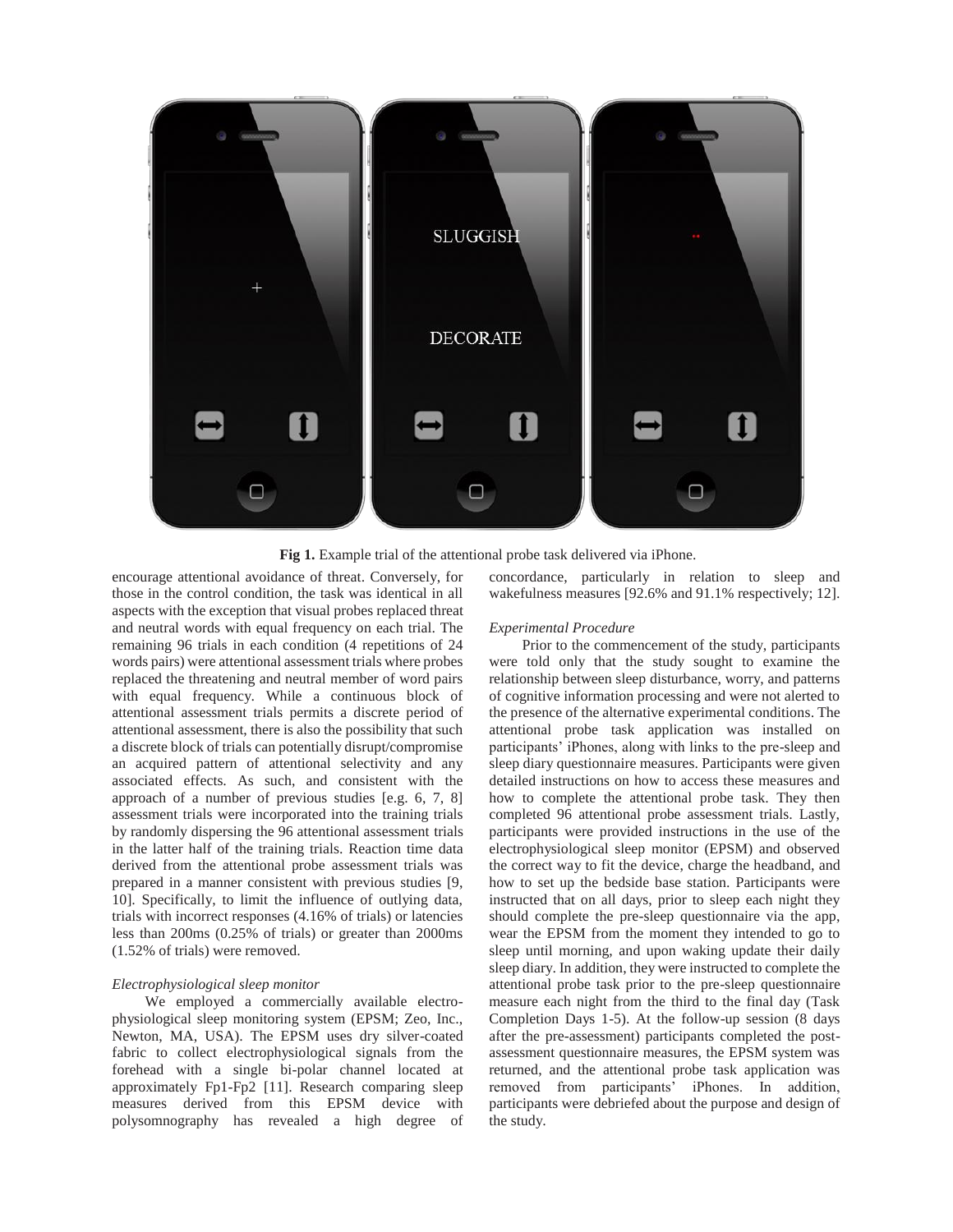#### **Results**

The following includes graphical representations of key findings described in the main manuscript.



**Fig 2**. Daily sleep measures for participants in the Attentional Bias Modification and Control conditions showing group differences on the pre-sleep arousal scale (A:  $t=2.45$ ,  $p=.02$ ,  $d=0.68$ ), self-rated sleep quality (B:  $t=3.34$ ,  $p<.01$ ,  $d=0.60$ ), sleepmonitor assessed sleep onset latency in minutes (C:  $t=2.65$ ,  $p=.01$ .  $d=0.64$ ) and sleep-monitor assessed number of wakings (D: *t*=2.34, *p*=.02, *d*=0.78).



**Fig 3.** Change in sleep-related anxiety from preassessment to post-assessment for the Attentional Bias Modification and Control groups. Pre-assessment between group comparison:  $t=0.02$ ,  $p=.98$ ,  $d=0.01$ ; postassessment between group comparison *t*=3.34, *p*<.01, *d*=1.11.

#### **Supplementary Discussion**

*Assessment of Attentional Bias*

Unlike measures of sleep quality, pre-sleep arousal, sleep onset latency, and number of wakings, we did not also observe consistent change in measures of attentional bias in line with each condition. While it is possible that this pattern of findings represents a genuine absence of bias change, the consistent pattern of effects across a number of separate measures suggests that ABM was having the intended effect on sleep and arousal. These effects therefore provide support for the alternative possibility, that the intended bias change may have been achieved but not detected.

Of relevance to this is the fact that attentional bias was assessed using smartphones. The use of smartphones in the current study provided a convenient and highly accessible method of delivering ABM at the precisely intended time. However, greater flexibility in task delivery comes at the potential expense of greater precision for assessing attentional bias. ABM induced changes in attentional bias commonly occur within the range of 10-20 milliseconds [9, 13]. Computer-based tasks delivered in laboratory settings allow for precise control across a range of factors relevant to the assessment of attentional bias (e.g. stimulus viewing distance, reaction time measurement, etc.). As smartphones have not been validated as a means of assessing patterns of biased attention, this could potentially account for our failure to confirm attentional bias change in line with the assigned attentional training condition. To permit more precise assessment of attentional bias future research could employ pre and post-intervention computer-based assessments to confirm changes in attentional bias. However, it is possible that if the attention bias modification task resulted in only very acute, rather than enduring change in attentional bias for sleep-related threat, then lab-based assessment may not show a between-group change in